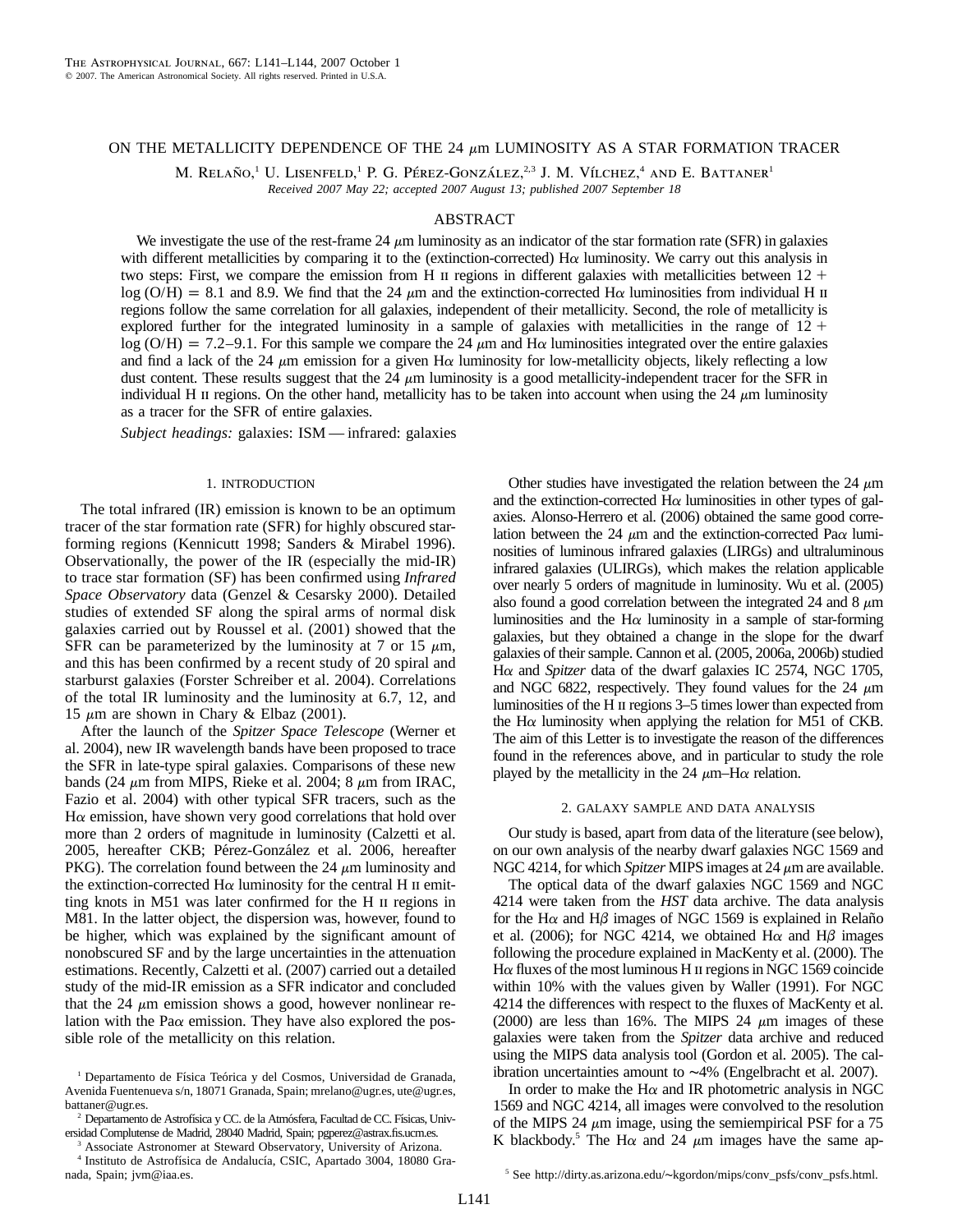

FIG. 1.—*Top*: 24  $\mu$ m luminosity as a function of the extinction corrected H $\alpha$ luminosity for a sample of H  $\scriptstyle\rm II$  regions in M51, M81, NGC 1569, NGC 4214, NGC 6822, and NGC 1705. The solid line shows the linear fit to the H II regions of M51, M81, and the ULIRGs from Alonso-Herrero et al. (2006) (see eq. [1]). Typical error bars are shown in the lower left corner of the plot: they account for uncertainties in the calibration (4% for 24  $\mu$ m flux (Engelbracht et al. 2007), ∼15% for Ha flux, and ∼0.2 mag for the extinctions (Gil de Paz et al. 2003; Relaño et al. 2006). In the inner panel we show the residuals of the 24  $\mu$ m luminosity (see text) vs. the metallicity. The black triangles represent the mean value of the residuals for each galaxy. *Bottom*: The same plot as above but including the integrated luminosities of the galaxies in Table 1. The solid line is the linear fit shown in eq. (1). We use different colors for galaxies with different metallicities:  $Z \le 8.0$  (blue),  $8.0 < Z < 8.5$  (green), and  $Z \ge 8.5$  (red). In the inner panel we show the residuals of the 24  $\mu$ m luminosity with respect to linear fit (eq. [1]) vs. the metallicity.

pearance: intense knots observed in  $H\alpha$  match with bright emission at 24  $\mu$ m. For NGC 1569, we selected six apertures corresponding to the most luminous H ii regions catalogued in Waller (1991). In addition, two of these apertures contain a nearby less luminous H ii region, which we could not resolve separately due to the coarse spatial resolution  $(\sim 6'')$  of our images. In the case of NGC 4214, the apertures selected correspond to the largest H ii complexes defined in Table 2 of MacKenty et al. (2000). In both objects, we selected the aperture size (between  $11''$  and  $33''$ , corresponding to 200–300 pc) individually to match the size of each H II region. Finally, aperture corrections derived from the theoretical PSF at 24  $\mu$ m were applied to the H $\alpha$  and 24  $\mu$ m luminosities.

The Balmer extinction of the H  $\scriptstyle\rm II$  regions in NGC 1569 was obtained from the corresponding integrated  $H\alpha$  and  $H\beta$  fluxes and following Caplan & Deharveng (1986). The extinction values for each H ii region agree with those in the extinction map shown in Relaño et al. (2006). Extinction values for each H II region in NGC 4214 were taken from MacKenty et al. (2000), who applied a foreground dust screen model and used bidimensional spectroscopy studies from Maíz-Apellániz et al. (1998).

We also used 24  $\mu$ m and H $\alpha$  luminosities integrated over the entire galaxies (see Table 1 for the values and their references). For the H $\alpha$  luminosity of M51 we applied an extinction correction of  $A_{H\alpha} = 1$  mag, which is an intermediate value to those given in CKB for the central part of the galaxy and the values reported in Bresolin et al. (2004) for the H ii regions in the outer part of the galaxy. We estimate the uncertainty in the extinction to be ∼1 mag, resulting in an uncertainty in the extinction-corrected  $H\alpha$  luminosity of 0.4 dex. For M81, the observed  $H\alpha$  flux was corrected with an extinction of  $A_{H<sub>o</sub>}$  = 0.3 mag, derived using an average value of the interstellar reddening map of M81 (Kong et al. 2000) and the extinction law of Draine (2003) with  $R_V = 3.1$ . From the spatial variations of the reddening map of this galaxy we estimate an uncertainty of 0.3 mag, resulting in an uncertainty of the extinction-corrected H $\alpha$  luminosity of 0.12 dex. For NGC 1569 we used the mean value of the total extinction given by Devost et al. (1997),  $A_{H\alpha} = 1.78$  mag, in agreement with Relanto et al. (2006); and for NGC 4214,  $A_{H\alpha} = 0.3$  mag, derived from maps of the Balmer ratio shown in Maíz-Apellániz et al. (1998) and applied by MacKenty et al. (2000). For both galaxies we estimate the uncertainty to be 0.3 mag, yielding in an uncertainty of the extinction-corrected  $H\alpha$  luminosity of 0.12 dex. The H $\alpha$  luminosities of NGC 1705, NGC 6822, and IC 2574 were not corrected for internal extinction, which was, however, shown to be small (Cannon et al. 2005, 2006a, 2006b).

Finally, we have included a sample of dwarf galaxies covering a wide range of metallicities. The sample is composed of the dwarfs observed by MIPS (Engelbracht et al. 2005), counting with published Galactic extinction-corrected  $H\alpha$ fluxes (Gil de Paz et al. 2003). Given the low metallicity of these dwarf galaxies, internal extinction should be small and is not expected to affect the conclusions of our study. We also added galaxies from the LIRG and ULIRG sample of Alonso-Herrero et al. (2006) with metallicity values available in the literature. We eliminated two galaxies (IC 860 and NGC 7469) of this sample showing high *IRAS* infrared emission from their nucleus, possibly due to an active galactic nucleus. The combined galaxy sample, extinction-corrected (as described above) H $\alpha$  and 24  $\mu$ m luminosities, together with the metallicities and distances, are listed in Table 1.

## 3. RESULTS

In Figure 1 (*top panel*) we compare the extinction-corrected H $\alpha$  luminosities and the 24  $\mu$ m luminosities for the H  $\mu$  regions in NGC 1569 and NGC 4214 with those published for M51 (CKB), M81 (PKG), NGC 1705 (Cannon et al. 2006b), and NGC 6822 (Cannon et al. 2006a). The data points of the three low-metallicity galaxies (NGC 1569, NGC 4214, and NGC 6822) follow closely the same distribution as the combined data set of the higher metallicity galaxies M51 and M81 (*triangles and diamonds, respectively*). The H ii regions of NGC 6822, representing the lowest luminosities, show a larger scatter than the rest of the H ii regions. A possible reason could be the fact that the surface brightness of the H ii regions in NGC 6822 is 1–2 orders of magnitude lower than the surface brightness of the H ii regions in the other objects. In order to search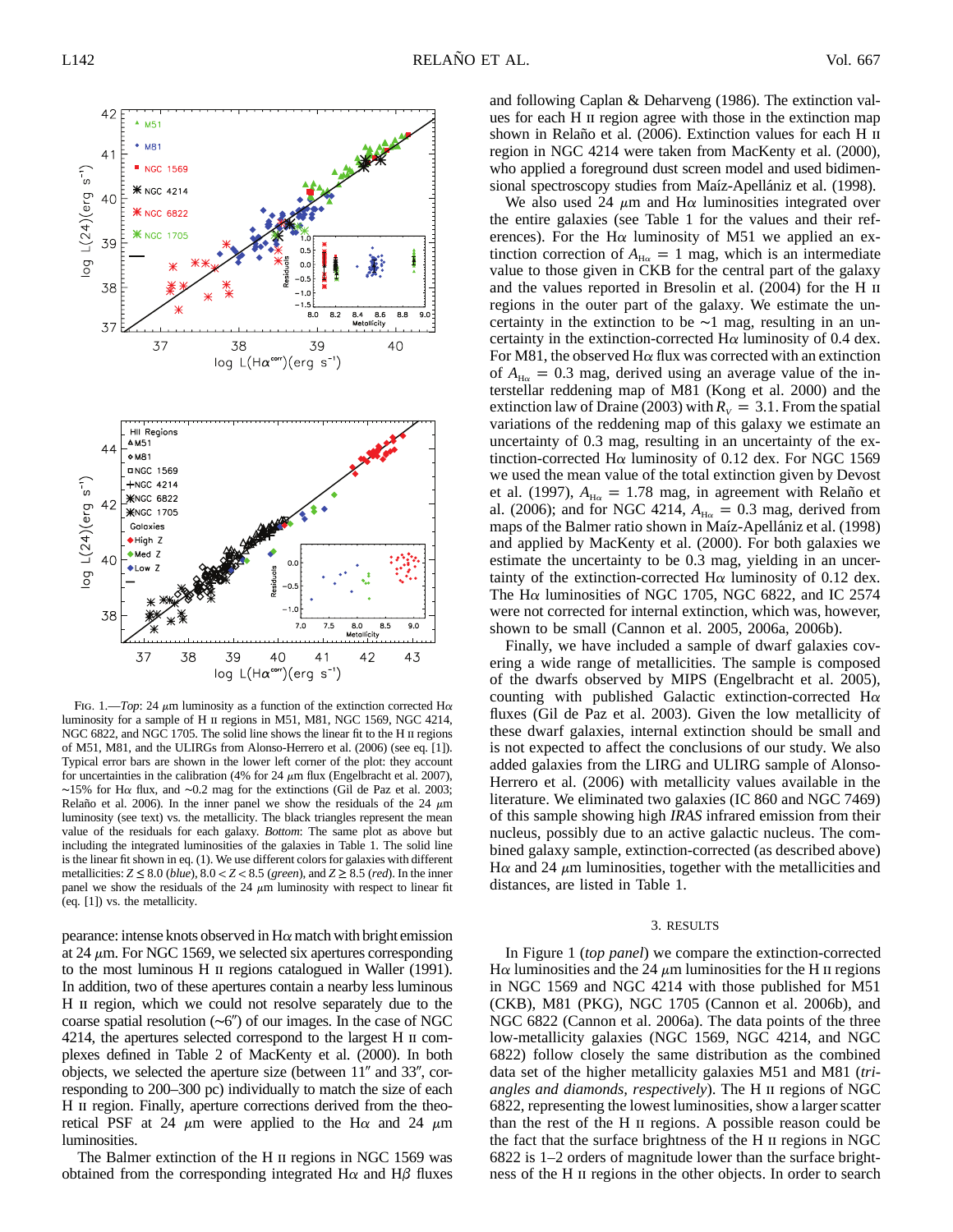TABLE 1 Galaxy Sample and Metallicities

|                     | $log(L_{24})$ |                | $log (L_{\rm H\alpha}^{\rm corr})$ |             |      |           | $\boldsymbol{D}$ |
|---------------------|---------------|----------------|------------------------------------|-------------|------|-----------|------------------|
| Galaxy              | $(ergs s-1)$  | Reference      | $(ergs s-1)$                       | Reference   | Ζ    | Reference | (Mpc)            |
| I Zw 18             | 40.20         | 1, 2           | 39.83                              | $\,$ 8 $\,$ | 7.2  | 11        | 12.6             |
| HS $0822+3542$      | 39.62         | 2              | 38.95                              | 8           | 7.4  | 12        | 10.1             |
| Tol 65              | 41.46         | $\overline{2}$ | 40.59                              | 8           | 7.6  | 11        | 36.0             |
| VII Zw 403          | 39.99         | $\overline{c}$ | 39.21                              | 8           | 7.7  | 13        | 4.8              |
| II Zw 70 $\dots$    | 41.64         | 1              | 40.54                              | 8           | 7.8  | 14        | 18.7             |
| NGC 4861            | 41.82         | $\overline{2}$ | 41.03                              | 8           | 7.9  | 15        | 12.6             |
| Mrk 1450            | 41.19         | $\overline{c}$ | 40.04                              | 8           | 8.0  | 16        | 14.7             |
| I Zw $40$           | 42.33         | $\overline{c}$ | 41.25                              | 8           | 8.1  | 11        | 9.8              |
| NGC 6822            | 39.96         | 3              | 39.30                              | 3           | 8.1  | 17        | 0.49             |
| IC $2574$           | 40.73         | $\overline{4}$ | 39.98                              | 9           | 8.15 | 18        | 4.0              |
| NGC 1705            | 40.30         | 5              | 39.90                              | 5           | 8.21 | 19        | 5.1              |
| NGC 4670            | 41.87         | $\overline{c}$ | 40.79                              | 8           | 8.2  | 20        | 15.3             |
| NGC 1569            | 41.73         |                | 40.80                              |             | 8.2  | 21        | 2.2              |
| NGC 4214            | 41.29         | 1              | 40.27                              | 1           | 8.2  | 11        | 2.9              |
| IC 4518A            | 43.87         | 6              | 42.21                              | 6           | 8.6  | 22        | 69.9             |
| IC $4518B$          | 43.33         | 6              | 41.66                              | 6           | 8.6  | 22        | 69.9             |
| NGC 5135            | 43.92         | 6              | 42.20                              | 6           | 8.7  | 23        | 52.2             |
| NGC 2537            | 41.23         | $\overline{c}$ | 40.14                              | 8           | 8.7  | 24        | 6.9              |
| M81                 | 41.99         | 7              | 40.85                              | 1, 10       | 8.7  | 25        | 3.6              |
| $MCG -02-33-098$    | 44.04         | 6              | 42.26                              | 6           | 8.7  | 26        | 72.5             |
| NGC 7771            | 43.96         | 6              | 42.59                              | 6           | 8.8  | 26        | 57.1             |
| NGC 3690            | 44.46         | 6              | 42.78                              | 6           | 8.8  | 27        | 47.7             |
| NGC 7130            | 44.08         | 6              | 42.24                              | 6           | 8.8  | 26        | 66.0             |
| UGC 3351            | 43.61         | 6              | 42.34                              | 6           | 8.8  | 28        | 60.9             |
| NGC 3256            | 44.41         | 6              | 42.55                              | 6           | 8.8  | 29        | 35.4             |
| IC 4687             | 44.27         | 6              | 42.57                              | 6           | 8.8  | 23        | 74.1             |
| IC 5179             | 43.83         | 6              | 42.41                              | 6           | 8.9  | 26        | 46.7             |
| M51                 | 43.09         | 4              | 41.72                              | 1, 10       | 8.9  | 24        | 8.2              |
| IRAS $17138 - 1017$ | 44.20         | 6              | 42.42                              | 6           | 8.9  | 23        | 75.8             |
| NGC 2369            | 43.74         | 6              | 42.10                              | 6           | 8.9  | 26        | 44.0             |
| NGC 6701            | 43.74         | 6              | 42.13                              | 6           | 8.9  | 26        | 56.6             |
| NGC 633             | 43.63         | 6              | 41.85                              | 6           | 8.9  | 23        | 67.9             |
| NGC 7591            | 43.85         | 6              | 42.03                              | 6           | 8.9  | 26        | 65.5             |
| NGC 5653            | 43.73         | 6              | 42.21                              | 6           | 8.9  | 26        | 54.9             |
| NGC 23              | 43.77         | 6              | 42.40                              | 6           | 8.9  | 26        | 59.6             |
| IC 4734             | 43.91         | 6              | 42.13                              | 6           | 9.0  | 22        | 68.6             |
| NGC 5936            | 43.85         | 6              | 42.14                              | 6           | 9.0  | 26        | 60.8             |
| NGC 5734            | 43.52         | 6              | 41.99                              | 6           | 9.0  | 26        | 59.3             |
| NGC 3110            | 43.90         | 6              | 42.50                              | 6           | 9.0  | 26        | 73.5             |
| $ESO$ 320 – G030    | 43.62         | 6              | 41.91                              | 6           | 9.0  | 30        | 37.7             |
| NGC 2388            | 43.93         | 6              | 42.23                              | 6           | 9.1  | 26        | 57.8             |

NOTES.—*Z* is the oxygen abundance,  $12 + \log(O/H)$ . We have checked that the derivation of these values is consistent for this sample.

References.—(1) This Letter; (2) Engelbracht et al. 2005; (3) Cannon et al. 2006a; (4) Dale et al. 2005; (5) Cannon et al. 2006b; (6) Alonso-Herrero et al. 2006; (7) PKG; (8) Gil de Paz et al. 2003; (9) Miller & Hodge 1994; (10) Greenawalt et al. 1998; (11) Kobulnicky & Skillman 1996; (12) Kniazev et al. 2000; (13) Izotov et al. 1997; (14) Shi et al. 2005; (15) Kobulnicky et al. 1999; (16) Izotov et al. 1994; (17) Lee et al. 2006; (18) Miller & Hodge 1996; (19) Lee & Skillman 2004; (20) Heckman et al. 1998; (21) Kobulnicky & Skillman 1997; (22) Corbett et al. 2003; (23) Kewley et al. 2001; (24) Guseva et al. 2000; (25) Pilyugin et al. 2004; (26) Veilleux et al. 1995; (27) Armus et al. 1989; (28) Baan et al. 1998; (29) Sekiguchi & Wolstencroft 1993; (30) van den Broek et al. 1991.

for differences as a function of metallicity, we have derived a linear fit including the H  $\scriptstyle\rm II$  regions of the high-metallicity galaxies (M51 and M81) and the ULIRG sample of Alonso-Herrero et al. (2006), yielding

$$
\log L(24) = (-7.28 \pm 0.52) + (1.21 \pm 0.01) \log L(\text{H}\alpha^{\text{corr}}). \tag{1}
$$

The slope of this fit is similar to the linear fit obtained by Calzetti et al. (2007) for the high-metallicity data points of their sample, derived using their equations (6) and (9). In the inner plot of Figure 1 (*top panel*) we show the residuals of the 24  $\mu$ m luminosity (i.e., the difference between the logarithm of the measured 24  $\mu$ m luminosity and the logarithm of the expected luminosity from the linear fit given in eq. [1]) versus the metallicity of each H ii region. For M81 and M51 we estimate the metallicity of the H ii regions using the metallicity gradients of each galaxy derived by Pilyugin et al. (2004). For the H ii regions in M51 we derive a metallicity variation of !0.1dex for the radial range of their galactocentric radius, and therefore we adopt the central metallicity value for all of them. For the rest of the galaxies in Figure 1 (*top panel*), there is no appreciable metallicity gradients (see references in Table 1). No trend with metallicity is visible, with the mean of the residuals for the H  $\scriptstyle\rm II$  regions of each galaxy being practically constant over the whole metallicity range. Thus, we conclude that, within the metallicity range investigated here, the relation between the 24  $\mu$ m and H $\alpha$  luminosities of H II regions shows no dependence on metallicity.

The situation changes when the integrated galaxy luminosities are considered. In Figure 1 (*bottom panel*) we compare the data for H II regions with the integrated luminosities of the galaxy sample of Table 1, which includes dwarf galaxies with low metallicities and (U)LIRGs with high metallicities. For these additional galaxies, data for individual H ii regions are not available. We find a trend that low-metallicity galaxies fall below the linear fit shown in equation (1), whereas the high-metallicity galaxies follow it. In the inner plot of this figure we show again